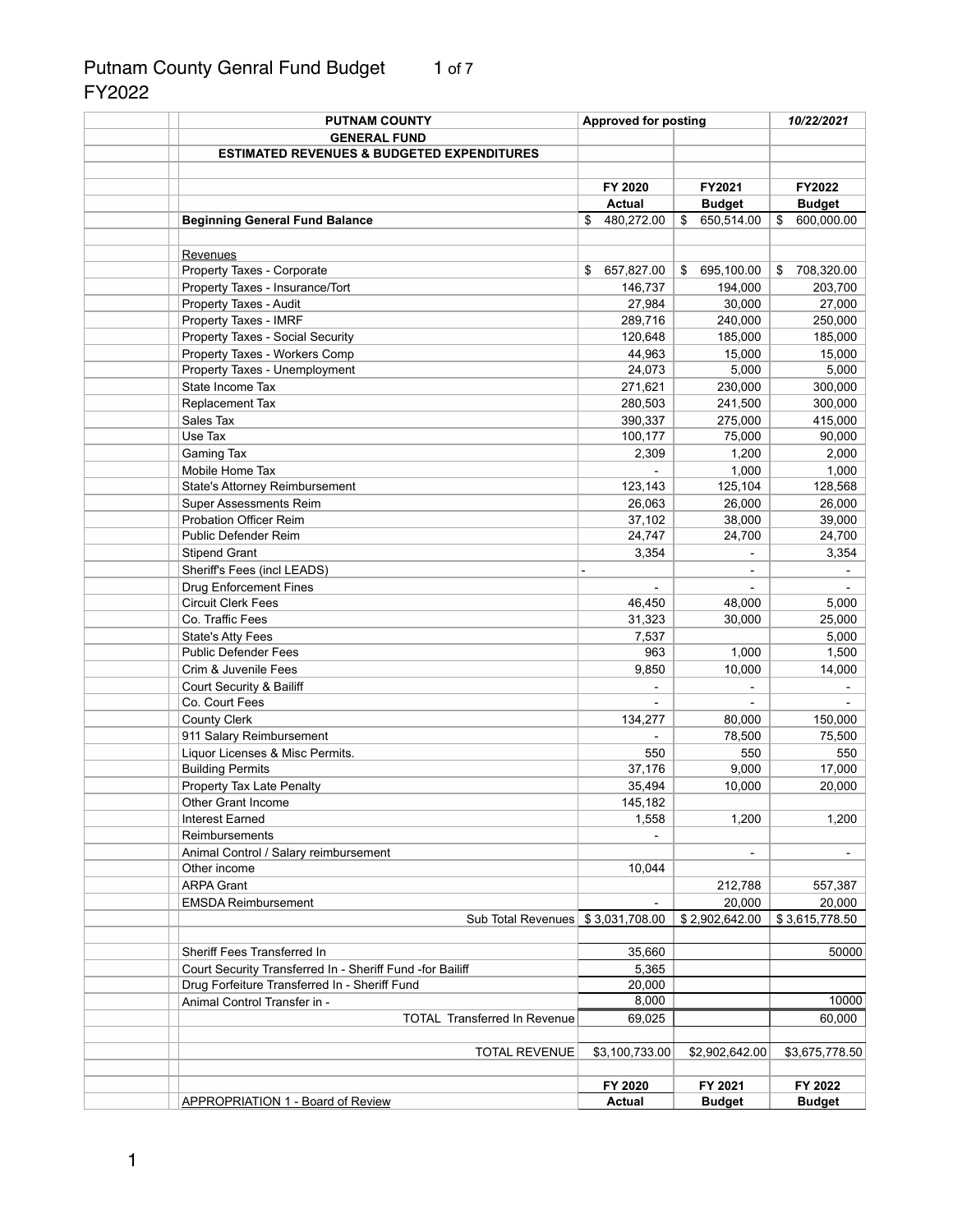## Putnam County Genral Fund Budget 2 of 7 FY2022

| 001-001-5013 | 1. Salaries                                               | 3,000                    | 3,000           | 3,000           |
|--------------|-----------------------------------------------------------|--------------------------|-----------------|-----------------|
| 001-001-5412 | 2. Travel & Outside Meeting Expense                       |                          |                 |                 |
| 001-001-5154 | 3. Appeals                                                | $\overline{\phantom{a}}$ |                 |                 |
| 001-001-5190 | 4. Education                                              |                          |                 |                 |
| 001-001-5161 | 5. Operating Materials & Expenses                         | 131                      | 10,000          | 10,000          |
|              | <b>TOTAL</b>                                              | 3,131                    | 13,000          | 13,000          |
|              |                                                           |                          |                 |                 |
|              | <b>APPROPRIATION 2 - County Board Members</b>             |                          |                 |                 |
| 001-002-5337 | 1. Regular Meeting Stipends                               | $\blacksquare$           | 3,000           | 3,000           |
| 001-002-5320 | 2. Outside Meeting Stipends                               |                          |                 |                 |
| 001-002-5413 | 3. Travel & Telephone Expense                             | 75                       | 1,500           | 2,000           |
| 001-002-5231 | 4. IL Assoc. Member Dues                                  | 650                      | 700             | 1,250           |
| 001-002-5165 | 5. Character Counts                                       |                          |                 |                 |
| 001-002-5329 |                                                           | 450                      | 450             | 450             |
|              | 6. Prairie River Conservancy Dues/NACO Dues               |                          |                 |                 |
| 001-002-5416 | 7. Youth Program                                          |                          |                 |                 |
|              | <b>TOTAL</b>                                              | 1,175                    | 5,650           | 6,700           |
|              |                                                           |                          |                 |                 |
|              | <b>APPROPRIATION 3 - Health Insurance</b>                 |                          |                 |                 |
| 001-003-5048 | 1. Insurance Premiums                                     | 413,352                  | 457,600         | 475,000         |
|              |                                                           |                          |                 |                 |
|              | <b>APPROPRIATION 4 - County Supervisor of Assessments</b> |                          |                 |                 |
| 001-004-5016 | 1. Salary of Supervisor                                   | 52,127                   | 53,170          | 54,234          |
| 001-004-5020 | 2. Clerical Hire                                          | 29,413                   | 30,668          | 31,281          |
| 001-004-5316 | 3. Operating Materials & Expenses                         | 1,560                    | 1,500           | 1,500           |
| 001-004-5223 | 4. Equipment Purchases & Maintenance                      |                          | 500             | 500             |
| 001-004-5246 | 5. Mapping Maintenance Contract                           |                          |                 | 8,000           |
| 001-004-5190 | 6. Education                                              |                          | 500             | 500             |
| 001-004-5035 | 7. Sick Time                                              | 588                      | 584             | 595             |
|              | <b>TOTAL</b>                                              | 83,688                   | 86,922          | 96,610          |
|              |                                                           |                          |                 |                 |
|              | <b>APPROPRIATION 6 - Courthouse</b>                       |                          |                 |                 |
| 001-006-5015 | 1. Salary of Building & Grounds Technician                | 39,321                   | 40,804          | 41,621          |
| 001-006-5022 | 2. Other Salaries                                         |                          |                 |                 |
| 001-006-5223 | 3. Equipment Purchases & Maintenance                      | 9,018                    | 20,000          | 20,000          |
|              | <b>TOTAL</b>                                              | 48,339                   | 60,804          | 61,621          |
|              |                                                           |                          |                 |                 |
|              | <b>APPROPRIATION 7 - Courts</b>                           |                          |                 |                 |
| 001-007-5001 | 1. Circuit Clerk's Salary                                 | 49,849                   | 50,348          | 50,852          |
| 001-007-5002 | 2. Clerical Hire                                          | 29,899                   | 30,668          | 31,382          |
| 001-007-5008 | 3. Extra clerical help                                    |                          |                 |                 |
| 001-007-5316 | 4. Operating Materials & Expenses                         | 135                      | 500             | 500             |
| 001-007-5021 | 5. Court Funded Salaries                                  |                          |                 |                 |
| 001-007-5023 | 6. In Training Salaries                                   |                          |                 |                 |
| 001-007-5035 | 7. Sick Time                                              | 281                      | 1,181           | 1,192           |
| 001-007-5175 | 8. Court Mandated Services                                | 353                      | 2,000           | 2,000           |
|              | <b>TOTAL</b>                                              | 80,517                   | 84,697          | 85,926          |
|              |                                                           |                          |                 |                 |
|              | <b>APPROPRIATION 8 - Election Expense</b>                 |                          |                 |                 |
| 001-008-5014 | 1. Salary of 40 Judges                                    | 11,175                   | 7,200           | 12,000          |
| 001-008-5024 | 2. Other Salaries                                         |                          |                 |                 |
| 001-008-5316 | 3. Operating Materials & Expenses                         | 50,761                   | 40,600          | 6,000           |
| 001-008-5223 | 4. Equipment Purchases & Maintenance                      | 20,756                   | 20,800          | 59,000          |
|              |                                                           |                          |                 |                 |
| 001-008-5192 | 5. Election Extra Day/Night Help<br><b>TOTAL</b>          | 16,573<br>99,265         | 6,000<br>74,600 | 2,000<br>79,000 |
|              |                                                           |                          |                 |                 |
|              |                                                           |                          |                 |                 |
|              | <b>APPROPRIATION 9 - County Clerk</b>                     |                          |                 |                 |
| 001-009-5004 | 1. County Clerk's Salary                                  | 50,348                   | 50,852          | 51,361          |
| 001-009-5002 | 2. Clerical Hire                                          | 30,806                   | 30,668          | 31,282          |
| 001-009-5008 | 3. Extra Clerical Hire                                    |                          | 10,000          | 16,504          |
| 001-009-5314 | 4. Operating Supplies & Expenses                          | 8,641                    | 6,000           | 6,000           |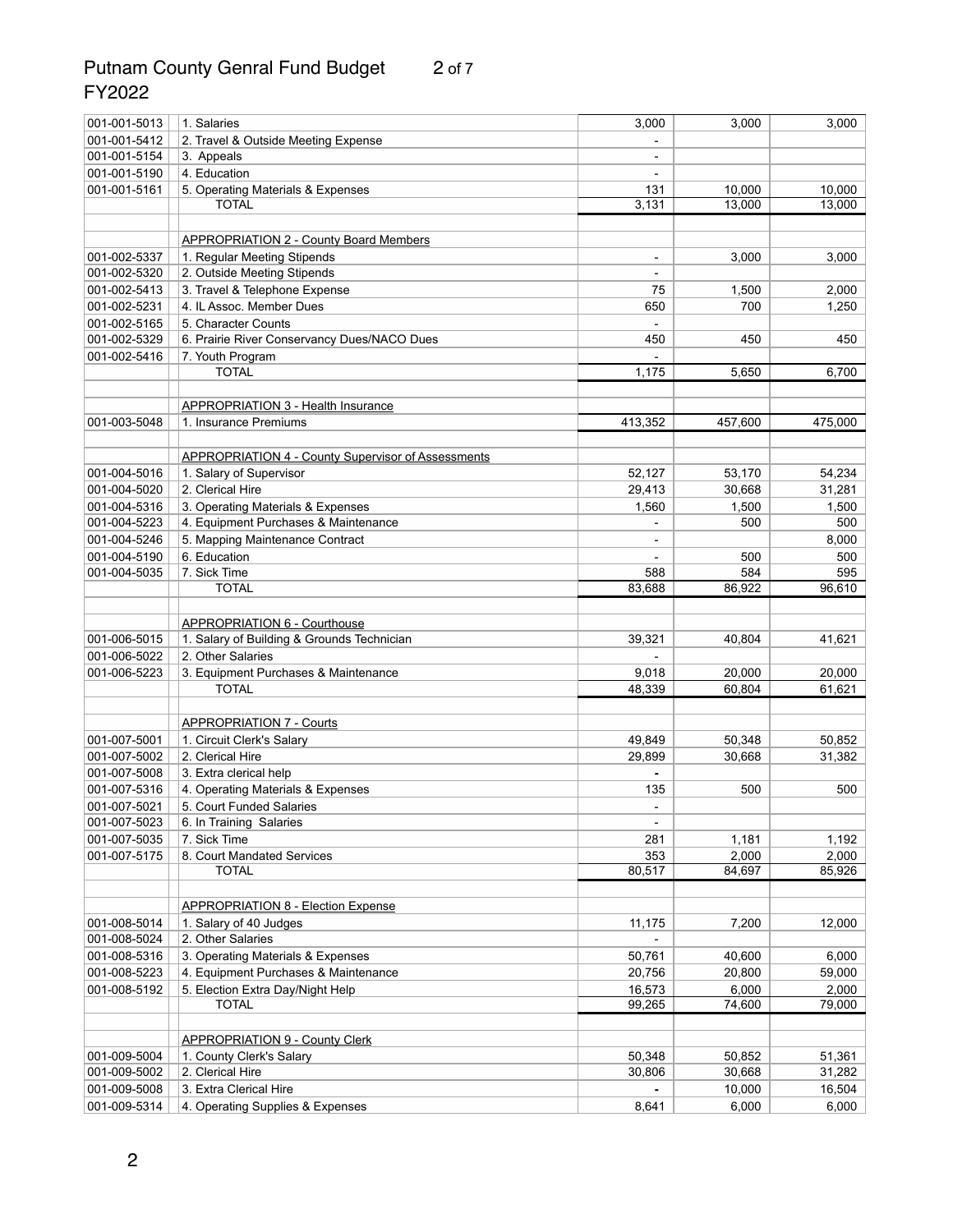# Putnam County Genral Fund Budget 3 of 7 FY2022

| 001-009-5223                 | 5. Equipment Purchases & Maintenance                           | 6,017                        | 2,000           | 14,000          |
|------------------------------|----------------------------------------------------------------|------------------------------|-----------------|-----------------|
| 001-009-5184                 | 6. Document Conservation                                       |                              |                 |                 |
| 001-009-5035                 | 7. Sick Time                                                   | 545                          | 826             | 1,225           |
|                              | <b>TOTAL</b>                                                   | 96,357                       | 100,346         | 120,372         |
|                              |                                                                |                              |                 |                 |
|                              | <b>APPROPRIATION 10 - Sheriff</b>                              |                              |                 |                 |
| 001-010-5017                 | 1. Sheriff's Salary                                            | 69,830                       | 70,521          | 71,226          |
| 001-010-5024                 | 2. Other Salaries/O.T.                                         | 375,924                      | 418,200         | 430,260         |
| 001-010-5314                 | 3. Operating Materials & Expenses                              | 15,193                       | 48,500          | 48,500          |
| 001-010-5223                 | 4. Equipment Purchases & Maintenance                           | 25,420                       | 50,000          | 45,000          |
| 001-010-5240                 | 5. LEADS Contract                                              | 3,968                        | 3,970           | 3,970           |
| 001-010-5032                 | 6. Bailiff's Wages                                             | 5,243                        | 15,000          | 15,000          |
| 001-010-5308                 | 7. New Car Purchase                                            |                              | 37,500          | 37,500          |
| 001-010-5331                 | 9. PTI Reimbursement                                           |                              |                 |                 |
| 001-010-5241                 | 10. LEADS Reimbursement                                        |                              |                 |                 |
| 001-010-5035                 | 11. Sick Time                                                  | 261                          | 11,000          | 11,200          |
|                              | <b>TOTAL</b>                                                   | 495,839                      | 654,691         | 662,656         |
|                              |                                                                |                              |                 |                 |
|                              | APPROPRIATION 11 - Insurance *                                 |                              |                 |                 |
| 001-011-5330                 | 1. Property Damage, Liability Insurance/ Tort                  | 55,442                       | 57,000          | 57,000          |
| 001-011-5160                 | 2. Bond Insurance                                              |                              | 2,500           | 2,500           |
| 001-011-5045                 | 3. Workmen's Compensation Insurance                            | 40,243                       | 15,000          | 30,000          |
| 001-011-5044                 | 4. Unemployment Insurance                                      | 2,502                        | 5,000           | 5,000           |
|                              | <b>TOTAL</b>                                                   | 98,187                       | 79,500          | 94,500          |
|                              |                                                                |                              |                 |                 |
|                              | <b>APPROPRIATION 12 - Jail</b>                                 |                              |                 |                 |
| 001-012-5182                 | 1. Dieting Prisoners                                           | 2,385                        | 6,000           | 6,000           |
| 001-012-5338                 | 2. Repairs                                                     | 85                           | 12,000          | 12,000          |
| 001-012-5234                 | 3. Janitorial Supplies for Jail & Courthouse                   | 2,155                        | 4,500           | 4,500           |
| 001-012-5225                 | 5. Examination of Prisoners                                    | 1,127                        | 12,000          | 10,000          |
| 001-012-5318                 |                                                                |                              | 10,000          | 10,000          |
| 001-012-5315                 | 6. Out of County Jail Housing Expense<br>7. Jailer Wages       |                              | 1,500           | 1,500           |
|                              | <b>TOTAL</b>                                                   | 5,752                        | 46,000          | 44,000          |
|                              |                                                                |                              |                 |                 |
|                              | <b>APPROPRIATION 13 - Jurors</b>                               |                              |                 |                 |
| 001-013-5235                 | 1. Jurors Fees in Circuit Court                                | $\overline{\phantom{a}}$     | 3,000           | 3,000           |
| 001-013-5236                 |                                                                |                              | 500             | 500             |
| 001-013-5183                 | 2. Jurors Fees in Coroner's Jury                               | $\qquad \qquad \blacksquare$ | 1,000           | 1,000           |
|                              | 3. Dieting Jurors<br>4. Investigation & Grand Jury Transcripts |                              |                 |                 |
|                              | <b>TOTAL</b>                                                   |                              | 4,500           | 4,500           |
|                              |                                                                |                              |                 |                 |
|                              | <b>APPROPRIATION 14 - County Treasurer</b>                     |                              |                 |                 |
| 001-014-5006                 | 1. County Treasurer's Salary                                   | 50,348                       | 50,852          | 51,361          |
| 001-014-5003                 | 2. Clerical Hire                                               | 14,020                       | 25,500          | 26,010          |
| 001-014-5316                 | 3. Operating Materials & Expenses                              | 5,652                        | 7,000           | 7,500           |
| 001-014-5223                 | 4. Equipment Purchases & Maintenance                           | 1,093                        | 1,500           | 2,000           |
| 001-014-5408                 | 5. Tipton Maintenance                                          |                              | 1,200           | 1,200           |
| 001-014-5035                 | 6. Sick Time                                                   |                              |                 | 1,191           |
|                              | <b>TOTAL</b>                                                   | 71,113                       | 86,052          | 89,262          |
|                              |                                                                |                              |                 |                 |
|                              | <b>APPROPRIATION 15 - Revenue Stamps</b>                       |                              |                 |                 |
| 001-015-5339                 | 1. Purchases of Stamps                                         | 39,110                       | 25,000          | 35,000          |
|                              |                                                                |                              |                 |                 |
|                              | <b>APPROPRIATION 16 - Death Investigator</b>                   |                              |                 |                 |
| 001-016-5007                 | 1. Salary                                                      | 7,000                        | 6,000           | 7,000           |
| 001-016-5156                 | 2. Association Dues                                            | 450                          | 500             | 500             |
|                              |                                                                |                              |                 |                 |
| 001-016-5191<br>001-016-5158 | 3. Education & Travel Expense                                  | 990<br>14,759                | 2,000<br>15,000 | 2,000<br>15,000 |
| 001-016-5302                 | 4. Autopsy                                                     |                              | 1,000           |                 |
|                              | 5. Mileage                                                     | 1,942                        |                 | 2,000           |
| 001-016-5221                 | 6. Equipment and Supplies                                      |                              | 500             | 500             |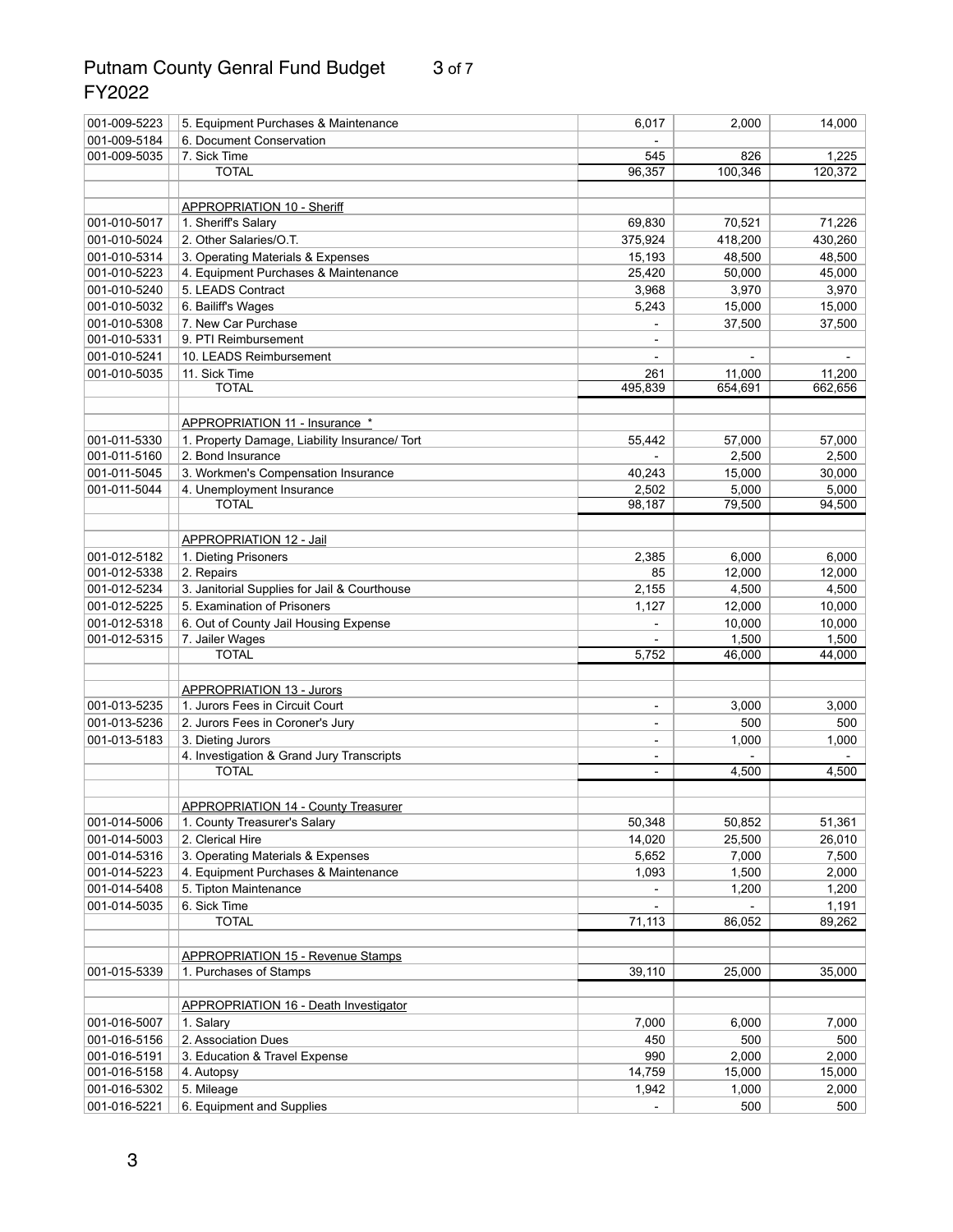### Putnam County Genral Fund Budget 4 of 7 FY2022

| 001-016-5407 | 7. Telephone/Pager                                                  | 674                          | 900            | 900     |
|--------------|---------------------------------------------------------------------|------------------------------|----------------|---------|
|              | <b>TOTAL</b>                                                        | 25,815                       | 25,900         | 27,900  |
|              |                                                                     |                              |                |         |
|              | <b>APPROPRIATION 17 - Computer Service</b>                          |                              |                |         |
| 001-017-5167 | 1. Computer Service (Connecting Point) and Web site                 | 7,447                        | 20,000         | 35,000  |
| 001-017-5179 | 2. Devnet                                                           | 17,419                       | 17,420         | 17,420  |
| 001-017-5181 | 3. Devnet internet                                                  | 1,508                        | 1,500          | 1,500   |
| 001-017-5180 | 4. Devnet cama                                                      | 2,284                        | 2,284          | 2,284   |
| 001-017-5229 | 5. GIS web                                                          |                              | 3,600          | 3,600   |
|              | <b>TOTAL</b>                                                        | 28,658                       | 44,804         | 59,804  |
|              |                                                                     |                              |                |         |
|              | <b>APPROPRIATION 18 - State's Attorney</b>                          |                              |                |         |
| 001-018-5018 | 1. State's Attorney Salary                                          | 136,437                      | 138,604        | 142,069 |
| 001-018-5024 | 2. Clerical Hire                                                    | 31,767                       | 35,057         | 35,758  |
| 001-018-5316 | 3. Operating Materials & Expenses                                   | 1,862                        | 3,000          | 3,000   |
| 001-018-5223 |                                                                     |                              |                |         |
|              | 4. Equipment Purchases & Maintenance                                | 2,504                        | 5,000          | 5,000   |
| 001-018-5034 | 5. Part Time Help                                                   |                              | 2,000          | 2,000   |
| 001-018-5155 | 6. Appellate Prosecutor                                             | 2,500                        | 3,000          | 3,000   |
| 001-018-5035 | 7. Sick Time                                                        | 347                          | 940            | 959     |
|              | <b>TOTAL</b>                                                        | 175,417                      | 187,601        | 191,786 |
|              |                                                                     |                              |                |         |
|              | <b>APPROPRIATION 19 - Office Supplies</b>                           |                              |                |         |
| 001-019-5312 | 1. Office Supplies                                                  | 14,536                       | 15,000         | 15,000  |
|              |                                                                     |                              |                |         |
|              | <b>APPROPRIATION 20 - Postage</b>                                   |                              |                |         |
| 001-020-5326 | 1. Postage                                                          | 10,873                       | 15,000         | 15,000  |
|              |                                                                     |                              |                |         |
|              | APPROPRIATION 21 - Auditor's Fees *                                 |                              |                |         |
| 001-021-5157 | 1. Auditor's Fees                                                   | 26,000                       | 26,000         | 27,000  |
|              |                                                                     |                              |                |         |
|              | <b>APPROPRIATION 22 - ARPA Funds</b>                                |                              |                |         |
| 001-022-5050 | Lost Revenue                                                        | $\qquad \qquad \blacksquare$ |                |         |
| 001-022-5051 | <b>Expend to Public Health</b>                                      |                              |                |         |
| 001-022-5052 | Infrastructure Water Sewer                                          |                              | 35,178         |         |
| 001-022-5053 | <b>Public Asistance</b>                                             |                              |                |         |
| 001-022-5054 | Premium Hazard Pay                                                  |                              | 177,609        |         |
| 001-022-5228 | <b>General Assistant</b>                                            |                              |                |         |
|              | <b>TOTAL</b>                                                        |                              | 212,788        | 557,387 |
|              |                                                                     |                              |                |         |
|              | <b>APPROPRIATION 24 - Dependent &amp; Delinquent Children</b>       |                              |                |         |
| 001-024-5177 | 1. Dependent & Delinquent Children                                  | $\blacksquare$               | 3,000          | 3,000   |
|              |                                                                     |                              |                |         |
|              | <b>APPROPRIATION 25 - Publishing</b>                                |                              |                |         |
| 001-025-5414 | 1. Treasurer                                                        | 960                          | 800            | 1,000   |
| 001-025-5171 | 2. County Clerk                                                     | 2,897                        | 1,500          | 1,500   |
| 001-025-5401 | 3. Supervisor of Assessments                                        |                              | 9,000          | 3,000   |
| 001-025-5421 | 4. Zoning Officer                                                   | 23                           | 500            | 100     |
| 001-025-5332 | 5. Courts                                                           |                              | 300            | 300     |
|              | <b>TOTAL</b>                                                        | 3,880                        | 12,100         | 5,900   |
|              |                                                                     |                              |                |         |
|              |                                                                     |                              |                |         |
| 001-026-5350 | <b>APPROPRIATION 26 Animal Control</b><br>1. Animal Control /Deputy | 9,000                        | $\blacksquare$ | 10,000  |
|              |                                                                     |                              |                |         |
| 001-026-5152 | 2. Animal Control Expenses/Tags/ Office expenses<br><b>TOTAL</b>    | 9,000                        |                | 10,000  |
|              |                                                                     |                              |                |         |
|              |                                                                     |                              |                |         |
|              | APPROPRIATION 27 - Public Defender                                  |                              |                |         |
| 001-027-5012 | 1. Salary                                                           | 37,124                       | 37,124         | 37,867  |
| 001-027-5174 | 2. Court Appointed Attorney Other Than Public Defender              |                              | 7,500          | 7,500   |
| 001-027-5316 | 3. Operating Materials & Expenses                                   |                              | 200            | 200     |
|              | <b>TOTAL</b>                                                        | 37,124                       | 44,824         | 45,567  |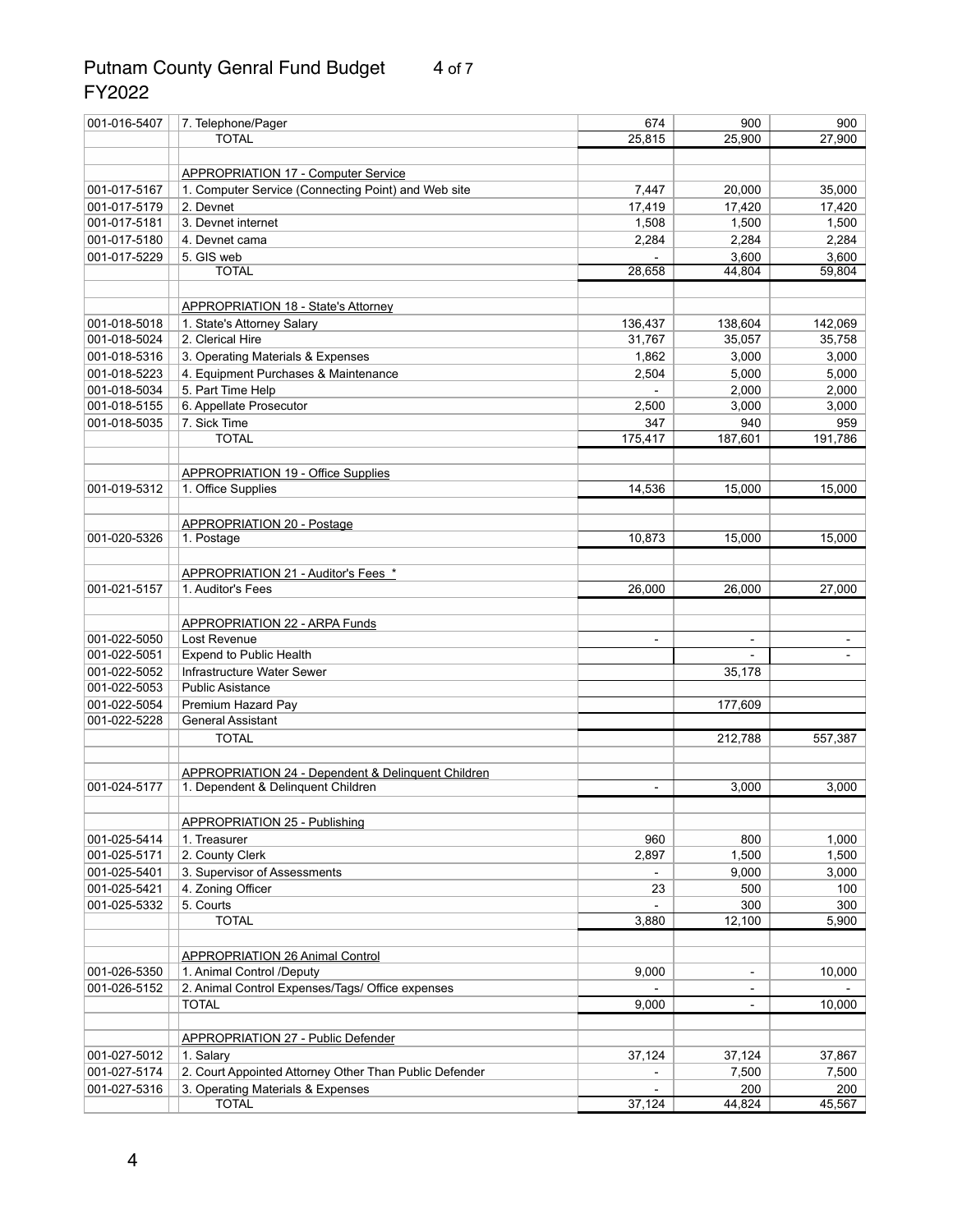# Putnam County Genral Fund Budget 5 of 7 FY2022

|              | <b>APPROPRIATION 28 - State Mandated Increases</b>            |                |        |        |
|--------------|---------------------------------------------------------------|----------------|--------|--------|
| 001-028-5347 | 1. State's Attorney                                           | $\blacksquare$ | 7,000  | 7,000  |
| 001-028-5346 | 2. Public Defender                                            |                | 2,000  | 2,000  |
|              | <b>TOTAL</b>                                                  |                | 9,000  | 9,000  |
|              | <b>APPROPRIATION 31 - Contingencies</b>                       |                |        |        |
| 001-031-5305 | 1. Miscellaneous Expenses                                     | 5,730          | 25,000 | 25,000 |
| 001-027-5422 | 2. Loan interest                                              | 5              | 10,000 |        |
|              | <b>TOTAL</b>                                                  | 5,735          | 35,000 | 25,000 |
|              | APPROPRIATION 32 - Old Neglected Graves & Cemeteries          |                |        |        |
| 001-032-5244 | 1. Maintenance of Cemeteries                                  | 3,500          | 5,000  | 5,000  |
|              | <b>APPROPRIATION 33 - Emergency Services</b>                  |                |        |        |
| 001-033-5009 | 1. Salary                                                     | 15,000         | 15,300 | 15,606 |
| 001-033-5316 | 2. Operating Materials & Expenses                             | 268            | 2,000  | 2,000  |
| 001-033-5333 | 3. Equipment Purchases & Maintenance                          | 421            | 2,500  | 3,000  |
| 001-033-5166 | 4. Communication Expense                                      | 3,594          | 6,500  | 6,500  |
| 001-033-5243 | 5. LEPC                                                       | 7,407          | 11,000 | 8,000  |
| 001-033-5348 | 6. Storage of Emergency Equipment                             |                |        |        |
| 001-033-5195 | 7. EMA Building Operating Expense/Grants                      | 7,918          | 15,000 | 16,000 |
| 001-033-5156 | 8. Association Dues                                           | 115            | 300    | 300    |
| 001-033-5410 | 9. Training                                                   | 180            | 2,000  | 3,000  |
| 001-033-5201 | 10. Assistant Coordinator                                     | 3,533          | 3,895  | 3,973  |
| 001-033-5200 | 11. CERT                                                      |                |        |        |
| 001-033-5202 | 12. Disaster Response                                         | 1,148          | 2,500  | 2,500  |
|              | 13. Communication Tower/Repeater                              |                |        |        |
|              | <b>TOTAL</b>                                                  | 39,584         | 60,995 | 60,879 |
|              | <b>APPROPRIATION 34 - Zoning / Flood Plain Administration</b> |                |        |        |
| 001-034-5019 | 1. Salary                                                     | 18,819         | 19,196 | 19,580 |
| 001-034-5316 | 2. Operating Materials & Expenses                             | 1,321          | 2,000  | 3,000  |
| 001-034-5420 | 3. Zoning Comprehensive Plan & updates                        |                |        |        |
|              | <b>TOTAL</b>                                                  | 20,140         | 21,196 | 22,580 |
|              | <b>APPROPRIATION 35 - 911 Reimbursements</b>                  |                |        |        |
| 001-035-5031 | 1. Coordinator                                                |                | 25,723 | 26,495 |
|              |                                                               |                |        |        |
|              | <b>APPROPRIATION 36 - Law Enforcement Supportive Services</b> |                |        |        |
| 001-036-5403 | 1. Supporting Services-Sheriff                                |                | 7,500  | 7,500  |
| 001-036-5402 | 2. Supporting Services-State's Attorney                       | 201            | 20,000 | 20,000 |
|              | <b>TOTAL</b>                                                  | 201            | 27,500 | 27,500 |
|              | <b>APPROPRIATION 37 - Educational Service Region</b>          |                |        |        |
| 001-037-5400 | 1. Superintendent of Educational Service                      | 14,075         | 14,075 | 15,201 |
|              | <b>APPROPRIATION 39 - Probation Officer</b>                   |                |        |        |
| 001-039-5011 | 1. Salary                                                     | 38,241         | 39,388 | 41,358 |
| 001-039-5010 | 2. Part time Clerical Hire                                    |                |        |        |
| 001-039-5316 | 3. Operating Materials & Expenses                             | 2,040          | 4,500  | 7,500  |
| 001-039-5223 | 4. Equipment Purchases & Maintenance                          |                |        | 6,000  |
| 001-039-5178 | 5. Detention                                                  |                | 17,000 | 17,000 |
| 001-039-5035 | 6. Sick Time                                                  |                |        |        |
| 001-039-5410 | 7. Training                                                   |                |        |        |
|              | <b>TOTAL</b>                                                  | 40,281         | 60,888 | 71,858 |
|              |                                                               |                |        |        |
| 001-040-5242 | <b>APPROPRIATION 40 - Legal Fees</b><br>1. Legal Defense      |                | 10,000 | 10,000 |
|              |                                                               |                |        |        |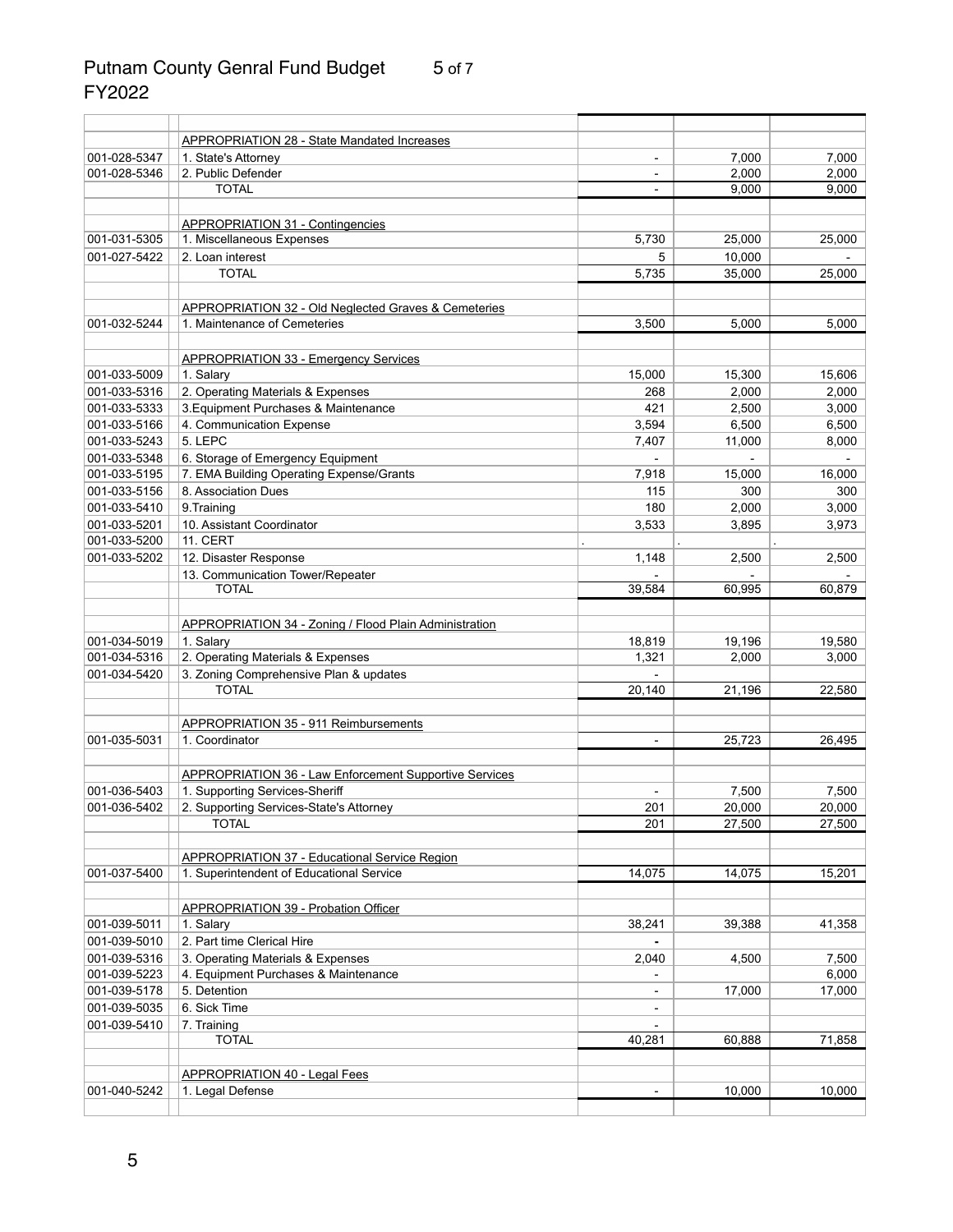## Putnam County Genral Fund Budget 6 of 7 FY2022

|                              | <b>APPROPRIATION 41 - Community Service</b>                                   |                              |                  |         |
|------------------------------|-------------------------------------------------------------------------------|------------------------------|------------------|---------|
| 001-041-5227                 | 1. Gateway                                                                    |                              |                  |         |
| 001-041-5342                 | 2. Senior Center                                                              | $\overline{a}$               |                  |         |
| 001-041-5334                 | 3. Putnam County Connection                                                   |                              |                  |         |
|                              | 5. IDOT Transportation Grant                                                  | $\qquad \qquad \blacksquare$ |                  |         |
| 001-041-5151                 | 6. Ambulance contract                                                         |                              |                  |         |
|                              | <b>TOTAL</b>                                                                  |                              |                  |         |
|                              |                                                                               |                              |                  |         |
|                              | <b>APPROPRIATION 43 - Council of Governments</b>                              |                              |                  |         |
| 001-043-5301                 | 1. Membership                                                                 | 729                          | 1,000            | 1,000   |
| 001-043-5345                 | 2. Solid Waste Management                                                     | 2,532                        | 1,500            | 1,500   |
| 001-043-5150                 | 3. Five County Economic Management                                            |                              | 1,000            | 1,000   |
| 001-043-5423                 | 4. Administered Grants                                                        |                              | 18,000           | 18,000  |
|                              | <b>TOTAL</b>                                                                  | 3,261                        | 21,500           | 21,500  |
|                              |                                                                               |                              |                  |         |
|                              | <b>APPROPRIATION 44 - Youth Service</b>                                       |                              |                  |         |
| 001-044-5247                 | 1. Marshall Putnam Youth Service                                              |                              |                  |         |
|                              |                                                                               |                              |                  |         |
|                              | <b>APPROPRIATION 45 - Economic Development</b>                                |                              |                  |         |
| 001-045-5209                 | 1. Enterprise Zone Administration                                             | 434                          | 500              | 500     |
|                              | 2. Resources Conservation Development Area                                    |                              |                  |         |
| 001-045-5172                 | 3. County Development                                                         | 2,286                        | 9,000            | 9,000   |
| 001-045-5189                 | 4. Economic Incentive Rebate                                                  | 84,641                       | 200,000          | 200,000 |
| 001-045-5233                 | 5. IVAC Dues                                                                  |                              |                  |         |
|                              | <b>TOTAL</b>                                                                  | 87,361                       | 209,500          | 209,500 |
|                              |                                                                               |                              |                  |         |
|                              | <b>APPROPRIATION 46 - Law Library</b>                                         |                              |                  |         |
| 001-046-5237                 | 1. Law Library/County Share                                                   | 3,875                        | 5,000            | 5,000   |
|                              |                                                                               |                              |                  |         |
|                              | <b>APPROPRIATION 47 - Sheriff's Office Radio Operators</b>                    |                              |                  |         |
| 001-047-5025                 | 1. Salaries                                                                   | 122,829                      | 201,910          | 222,360 |
| 001-047-5316                 | 2. Operating Materials & Expenses                                             |                              | 1,500            | 1,500   |
| 001-047-5411                 | 3. Training-New Dispatchers                                                   |                              | 5,000            | 5,000   |
| 001-047-5029<br>001-047-5028 | 4. Salaries-911 Reimbursement (included in salaries)<br>5. Salaries-Sick Time |                              |                  | 4,545   |
|                              | <b>TOTAL</b>                                                                  | 3,987<br>126,816             | 4,128<br>212,538 | 233,405 |
|                              |                                                                               |                              |                  |         |
|                              | <b>APPROPRIATION 48 - Building Complex</b>                                    |                              |                  |         |
| 001-048-5415                 | 1. Utilities and Telephone                                                    | 40,306                       | 50,000           | 50,000  |
| 001-048-5193                 | 2. Elevator Maintenance                                                       | 6,557                        | 8,000            | 8,000   |
|                              | <b>TOTAL</b>                                                                  | 46,863                       | 58,000           | 58,000  |
|                              |                                                                               |                              |                  |         |
|                              | <b>APPROPRIATION 49 - Sheriff's Community Protection Fund</b>                 |                              |                  |         |
| 001-049-5027                 | 1. Salaries for Community Patrols                                             | 7,825                        | 13,200           | 60,000  |
| 001-049-5404                 | 2. Task Force Grant                                                           | 70,314                       | 67,016           | 69,691  |
|                              | <b>TOTAL</b>                                                                  | 78,139                       | 80,216           | 129,691 |
|                              |                                                                               |                              |                  |         |
|                              | APPROPRIATION 50 - IMRF & Social Security *                                   |                              |                  |         |
| 001-050-5049                 | 1. Illinois Municpal Retirement Fund                                          | 199,073                      | 230,000          | 250,000 |
| 001-050-5043                 | 2. Social Security & Medicare Tax                                             | 114,095                      | 125,000          | 185,000 |
|                              | <b>TOTAL</b>                                                                  | 313,168                      | 355,000          | 435,000 |
|                              |                                                                               |                              |                  |         |
|                              | <b>APPROPRIATION 51-County Safety Officer</b>                                 |                              |                  |         |
| 001-051-5039                 | 1. Salary                                                                     | 4,500                        | 5,500            | 7,000   |
|                              |                                                                               |                              |                  |         |
|                              | APPROPRIATION 52-Capital Projects Fund**                                      |                              |                  |         |
| 001-052-5169                 | 1. Construction and Repairs                                                   | $\qquad \qquad \blacksquare$ |                  |         |
| 001-052-5317                 | 2. Other Expenses                                                             |                              |                  |         |
|                              | 3. Payment on Debt Certificates<br><b>TOTAL</b>                               |                              |                  |         |
|                              |                                                                               |                              |                  |         |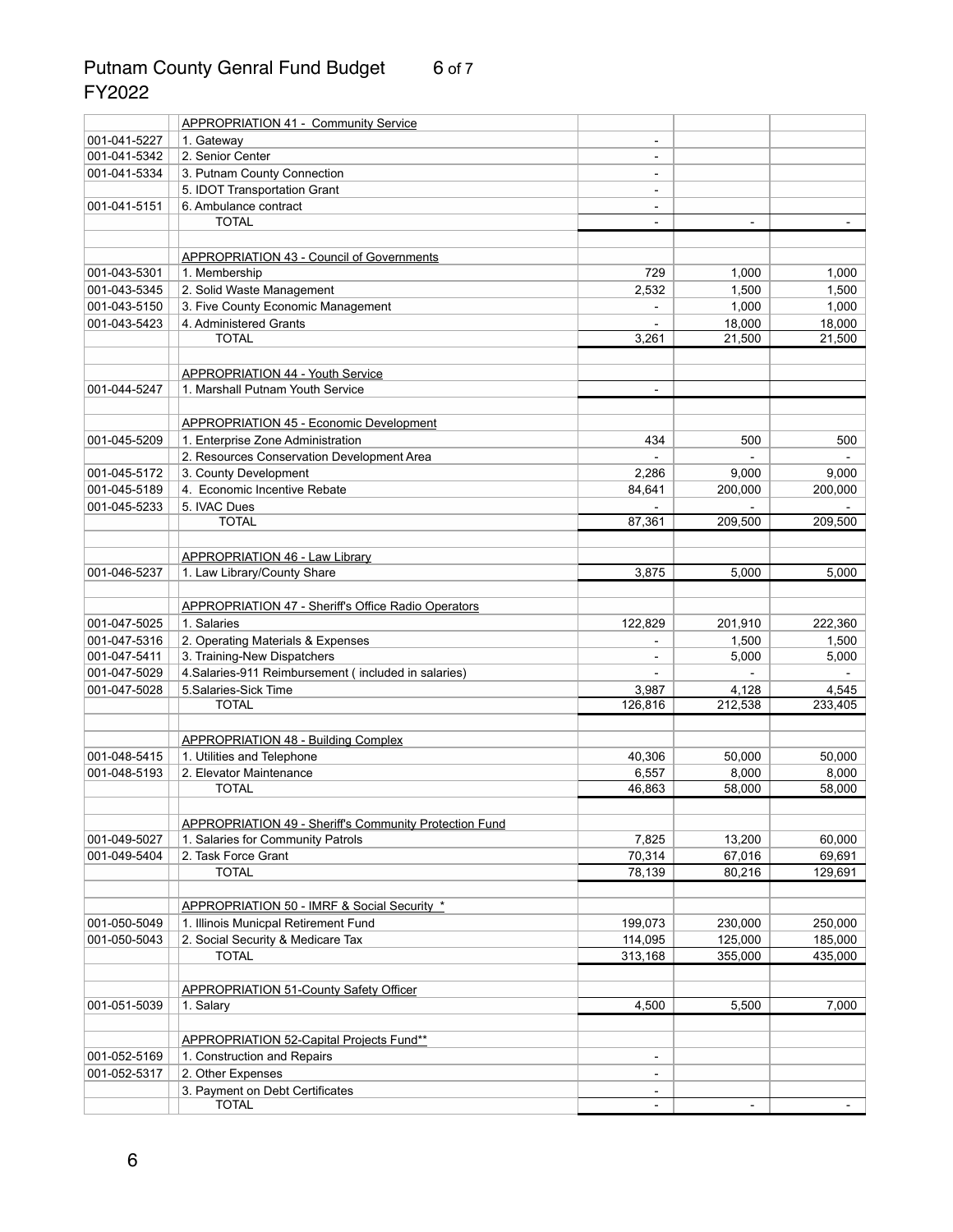#### Putnam County Genral Fund Budget 7 of 7 FY2022

|              | <b>Appropriation 54 - EMA Building</b>                   |                          |            |           |
|--------------|----------------------------------------------------------|--------------------------|------------|-----------|
| 001-054-5194 | 1. Construction (1)                                      | ۰.                       |            |           |
|              |                                                          |                          |            |           |
|              | <b>TOTAL GENERAL FUND (Corporate)</b>                    | 2,217,272                | 2,909,722  | 3,642,600 |
|              |                                                          |                          |            |           |
|              | * TOTAL GENERAL FUND (Special Levies)                    | 437,355                  | 460,500    | 556,500   |
|              | (Insurance, Audit, IMRF, SocSec)                         |                          |            |           |
|              |                                                          |                          |            |           |
|              | **TOTAL CAPITAL PROJECTS FUND                            | $\overline{\phantom{a}}$ | ۰.         |           |
|              |                                                          |                          |            |           |
|              | TOTAL GENERAL FUND EXPENDITURES (All)                    | 2,654,627                | 3,370,222  | 4,199,100 |
|              |                                                          |                          |            |           |
|              | Transfers In (Out)                                       | 67,693                   |            |           |
|              |                                                          |                          |            |           |
|              | <b>Excess (Deficiency) Of Revenues Over Expenditures</b> | 444,774                  | (467, 580) |           |
|              |                                                          |                          |            |           |
|              | <b>Ending Fund Balance</b>                               | 925,046                  | 182,934    | 16,679    |
|              |                                                          |                          |            |           |
|              |                                                          |                          |            |           |
|              |                                                          |                          |            |           |
|              |                                                          |                          |            |           |
|              |                                                          |                          |            |           |
|              |                                                          |                          |            |           |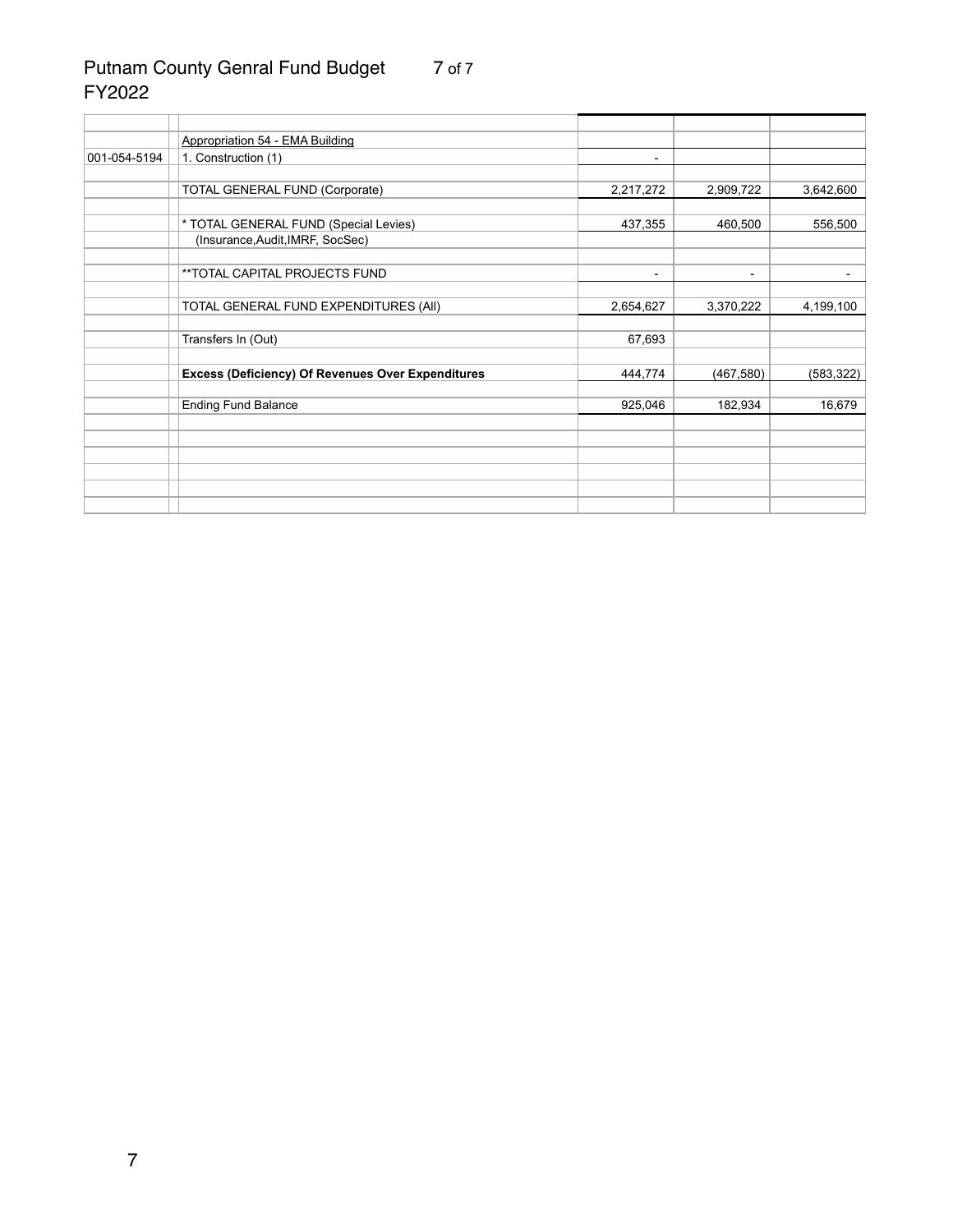#### Putnam County Genral Fund Budget 1 of 3 FY2022

|              | <b>PUTNAM COUNTY</b>                                     | <b>Approved for posting</b> |               | 10/27/2021    |
|--------------|----------------------------------------------------------|-----------------------------|---------------|---------------|
|              | <b>SPECIAL REVENUE FUNDS</b>                             |                             |               |               |
|              | <b>ESTIMATED REVENUES &amp; BUDGETED EXPENDITURES</b>    |                             |               |               |
|              |                                                          |                             |               |               |
|              |                                                          | FY 2020                     | FY 2021       | FY 2022       |
|              |                                                          | <b>Actual</b>               | <b>Budget</b> | <b>Budget</b> |
|              |                                                          |                             |               |               |
|              | <b>APPROPRIATION 5 - County Highway Fund</b>             |                             |               |               |
|              | <b>Beginning Fund Balance</b>                            | 58,955                      | 62,377        | 135,871       |
|              | <b>Revenues</b>                                          |                             |               |               |
|              | <b>Property Taxes</b>                                    | 177,791                     | 187,800       | 185,000       |
|              | Reimbursements                                           | 50                          |               |               |
|              | <b>Engineering Fees</b>                                  |                             |               |               |
|              | <b>Miscellaneous Receipts</b>                            | 10,497                      |               | 20,000        |
|              | Reimbursement from MFT Fund                              | 90,000                      | 80,000        | 100,000       |
|              | <b>Interest Earned</b>                                   | 50                          |               |               |
|              | <b>Total Revenues</b>                                    | 278,388                     | 267,800       | 305,000       |
|              | <b>Expenditures</b>                                      |                             |               |               |
| 002-005-5168 | 1. Construction & Maintenance of County Roads            | 17,000                      | 21,000        | 15,000        |
| 002-005-5211 | 2. Equipment Purchase/Building and Grounds               |                             | 1,500         | 80,000        |
| 002-005-5224 | 3. Equipment Repairs                                     | 10,000                      | 18,000        | 19,000        |
| 002-005-5322 | 4. Parts and Shop Supplies                               | 13,000                      | 12,000        | 12,000        |
| 002-005-5226 | 5. Fuel, Lubricant, Oil                                  | 8,000                       | 13,000        | 15,000        |
| 002-005-5036 | 6. Weather related O.T.                                  | 5,000                       | 12,000        | 13,000        |
| 002-005-5033 | 7. Maintenance Wages                                     | 120,000                     | 125,000       | 127,500       |
| 002-005-5026 | 8. Salaries of Secretary/Bookkeeper                      | 13,250                      | 13,515        | 14,473        |
| 002-005-5344 | 9. Shop Phones & Utilities                               | 12,000                      | 15,000        | 15,000        |
| 002-005-5309 | 10. Office Expense Reimbursement to Marshall Co.         | 15,000                      | 15,000        | 15,000        |
| 002-005-5303 | 11. Mileage Expense and Travel                           | 250                         | 500           | 500           |
| 002-005-5304 | 12. Misc., CDL Alcohol & Drug Testing                    | 700                         | 2,000         | 2,000         |
|              | <b>Transfers</b>                                         |                             |               |               |
|              | <b>Total Expenditures</b>                                | 214,200                     | 248,515       | 328,473       |
|              |                                                          |                             |               |               |
|              | <b>Excess (Deficiency) Of Revenues Over Expenditures</b> | 64,188                      | 19,285        | (23, 473)     |
|              |                                                          |                             |               |               |
|              | <b>Ending Fund Balance</b>                               | 123,143                     | 81,662        | 112,398       |
|              |                                                          |                             |               |               |
|              | <b>APPROPRIATION 53 - County MFT</b>                     |                             |               |               |
|              | <b>Beginning Fund Balance</b>                            | 276,029                     | 348,503       | 288,849       |
|              | <b>Revenues</b>                                          |                             |               |               |
|              | Motor Fuel Tax                                           | 168,859                     | 175,000       | 175,000       |
|              | <b>State Grants</b>                                      | 347,959                     | 180,000       | 180,000       |
|              | Reimbursements                                           |                             | 10,000        | 10,000        |
|              | <b>Interest Earned</b>                                   | 2,000                       | 1,000         | 500           |
|              | <b>Transfers</b>                                         |                             |               |               |
|              | <b>Total Revenues</b>                                    | 518,818                     | 366,000       | 365,500       |
|              | <b>Expenditures</b>                                      |                             |               |               |
| 002-053-5340 | 1. Roads                                                 | 110,129                     | 111,000       | 310,000       |
| 002-053-5005 | 2. County Engineer's Salary                              | 39,923                      | 40,721        | 41,943        |
| 002-053-5033 | 3. Maintenance Wages                                     |                             |               |               |
| 002-053-5341 | 4. Salt Shed                                             |                             |               |               |
| 002-053-5176 | 5. Salt                                                  | 46,856                      | 40,000        | 40,000        |
| 002-053-5324 | 6. Equipment Reimbursement to Highway Fund               | 90,000                      | 100,000       | 100,000       |
|              | <b>Total Expenditures</b>                                | 286,908                     | 291,721       | 491,943       |
|              |                                                          |                             |               |               |
|              | <b>Excess (Deficiency) Of Revenues Over Expenditures</b> | 231,910                     | 74,279        | (126, 443)    |
|              |                                                          |                             |               |               |
|              | <b>Ending Fund Balance</b>                               | 507,939                     | 422,782       | 162,406       |
|              |                                                          |                             |               |               |
|              | <b>APPROPRIATION 30 - County Bridge Fund</b>             |                             |               |               |
|              | <b>Beginning Fund Balance</b>                            | 708,686                     | 614,850       | 665,801       |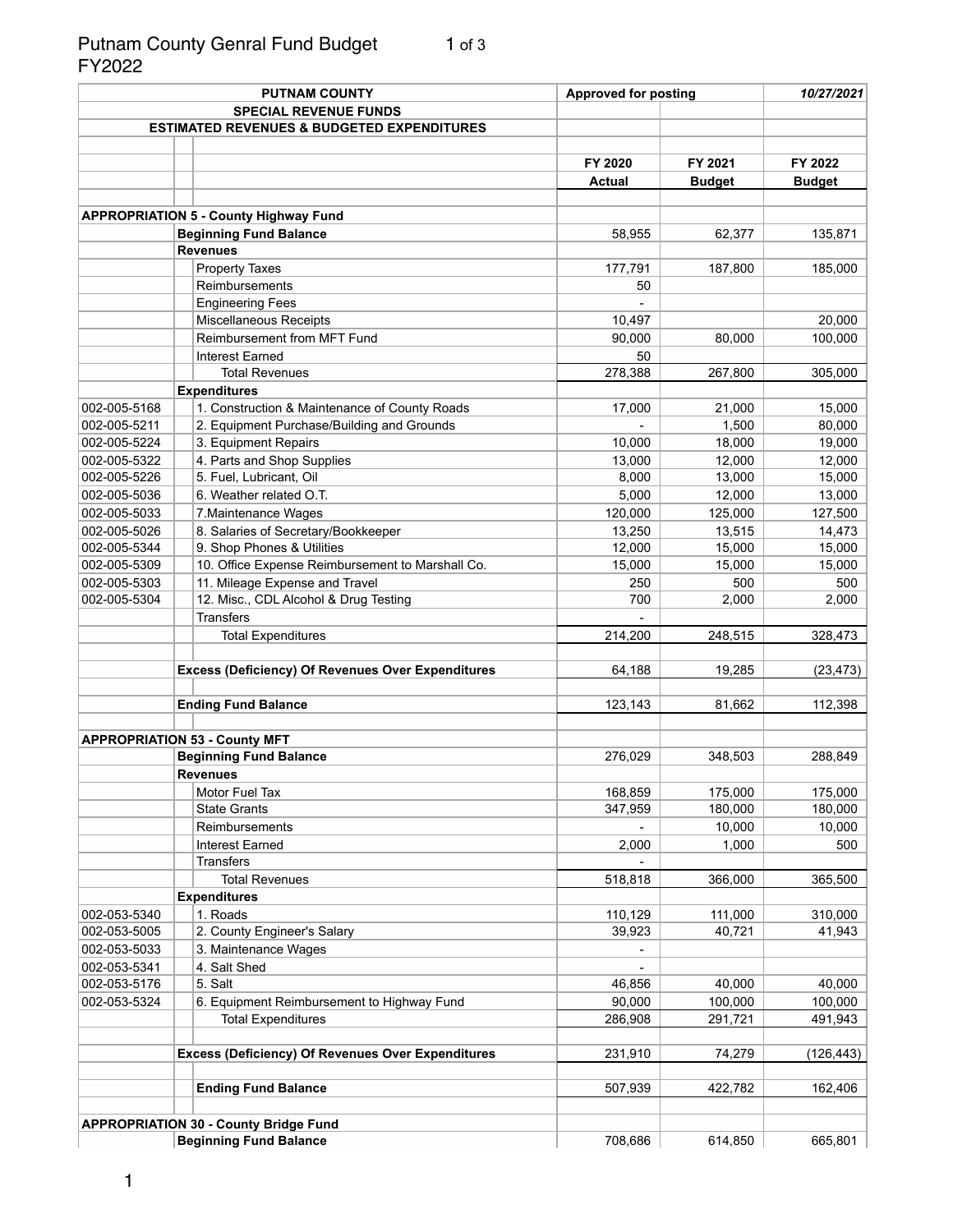#### Putnam County Genral Fund Budget 2 of 3 FY2022

|              | <b>Revenues</b>                                                                  |            |            |            |
|--------------|----------------------------------------------------------------------------------|------------|------------|------------|
|              | <b>Property Taxes</b>                                                            | 88,895     | 93,900     | 93,900     |
|              | <b>Interest Earned</b>                                                           | 963        | 800        | 800        |
|              | <b>Township Reimbursements</b>                                                   |            |            |            |
|              | <b>Transfer from Senate Bill</b>                                                 | 41,968     | 183,000    | 278,000    |
|              | <b>Other Municipality Reimbursement</b>                                          | 7,105      |            |            |
|              | <b>Total Revenues</b>                                                            | 138,931    | 277,700    | 372,700    |
|              | <b>Expenditures</b>                                                              |            |            |            |
| 004-030-5188 | 1. Drainage Structures on County Highway                                         | 23,580     | 100,000    | 146,000    |
| 004-030-5185 | 2. Drainage Structures ALL Township                                              |            | 450,000    | 540,000    |
| 004-030-5203 | 3. Emergency Repair/Replacement                                                  |            | 5,000      | 5,000      |
| 004-030-5206 | 4. Engineering for Special Bridge/Drainage Projects                              | 26,400     | 10,000     | 20,000     |
|              | <b>Total Expenditures</b>                                                        | 49,980     | 565,000    | 711,000    |
|              |                                                                                  |            |            |            |
|              | <b>Excess (Deficiency) Of Revenues Over Expenditures</b>                         | 88,951     | (287, 300) | (338, 300) |
|              |                                                                                  |            |            |            |
|              | <b>Ending Fund Balance</b>                                                       | 797,637    | 327,550    | 327,501    |
|              |                                                                                  |            |            |            |
|              |                                                                                  |            |            |            |
|              | <b>APPROPRIATION 23 - Fed Aid Matching Fund</b><br><b>Beginning Fund Balance</b> | 333,876    | 166,376    | 112,102    |
|              |                                                                                  |            |            |            |
|              | <b>Revenues</b>                                                                  |            |            |            |
|              | <b>Property Taxes</b>                                                            | 73,943     | 93,900     | 93,900     |
|              | Grant Income                                                                     |            | 70,000     | 70,000     |
|              | <b>Interest Earned</b>                                                           | 711        | 500        | 500        |
|              | <b>Total Revenues</b>                                                            | 74,654     | 164,400    | 164,400    |
|              | <b>Expenditures</b>                                                              |            |            |            |
| 003-023-5249 | 1. Matching Federal Aid Projects                                                 |            |            |            |
| 003-023-5248 | 2. Matching County Motor Fuel Tax Projects                                       | 37,224     | 50,000     | 200,000    |
| 003-023-5328 | 3. Power Plant RD                                                                |            |            |            |
| 003-023-5319 | 4. Outside Engineering and Surveying                                             | 172,872    | 61,000     | 61,000     |
| 003-023-5162 | 5. Bottom Rd Bridge construction                                                 | 24,570     | 140,000    |            |
|              | <b>Transfers</b>                                                                 |            |            |            |
|              | <b>Total Expenditures</b>                                                        | 234,666    | 251,000    | 261,000    |
|              | <b>Excess (Deficiency) Of Revenues Over Expenditures</b>                         | (160, 012) | (86, 600)  | (96, 600)  |
|              |                                                                                  |            |            |            |
|              | <b>Ending Fund Balance</b>                                                       | 173,864    | 79,776     | 15,502     |
|              | <b>APPROPRIATION 26 - Animal Control Fund</b>                                    |            |            |            |
|              | <b>Beginning Fund Balance</b>                                                    | 300        |            | 15,000     |
|              | <b>Revenues</b>                                                                  |            |            |            |
|              | <b>Fines and Fees</b>                                                            | 10,000     | 20,000     | 24,000     |
|              | <b>General Fund Subsidy</b>                                                      |            | 9,000      |            |
|              | <b>Total Revenues</b>                                                            | 10,000     | 29,000     | 24,000     |
|              | <b>Expenditures</b>                                                              |            |            |            |
|              | <b>Administrative Service Fees</b>                                               | 8,000      | 9,000      | 10,000     |
|              | <b>Other Salaries</b>                                                            | 2,500      |            |            |
|              | Office Expense/Animal control expense/Tag expense                                | 2,500      | 3,000      | 3,000      |
|              | Vet Consultation and housing                                                     | 5,000      | 2,000      | 2,000      |
|              | <b>Total Expenditures</b>                                                        | 18,000     | 14,000     | 15,000     |
|              |                                                                                  |            |            |            |
|              | <b>Excess (Deficiency) Of Revenues Over Expenditures</b>                         | (8,000)    | 15,000     | 9,000      |
|              |                                                                                  |            |            |            |
|              | <b>Ending Fund Balance</b>                                                       | (7,700)    | 15,000     | 24,000     |
|              | <b>APPROPRIATION 29 - Health Fund</b>                                            |            |            |            |
|              | <b>Beginning Fund Balance</b>                                                    | 47,000     | 53,623     | 53,623     |
|              | <b>Revenues</b>                                                                  |            |            |            |
|              | <b>Property Taxes</b>                                                            | 24,644     | 26,000     | 27,300     |